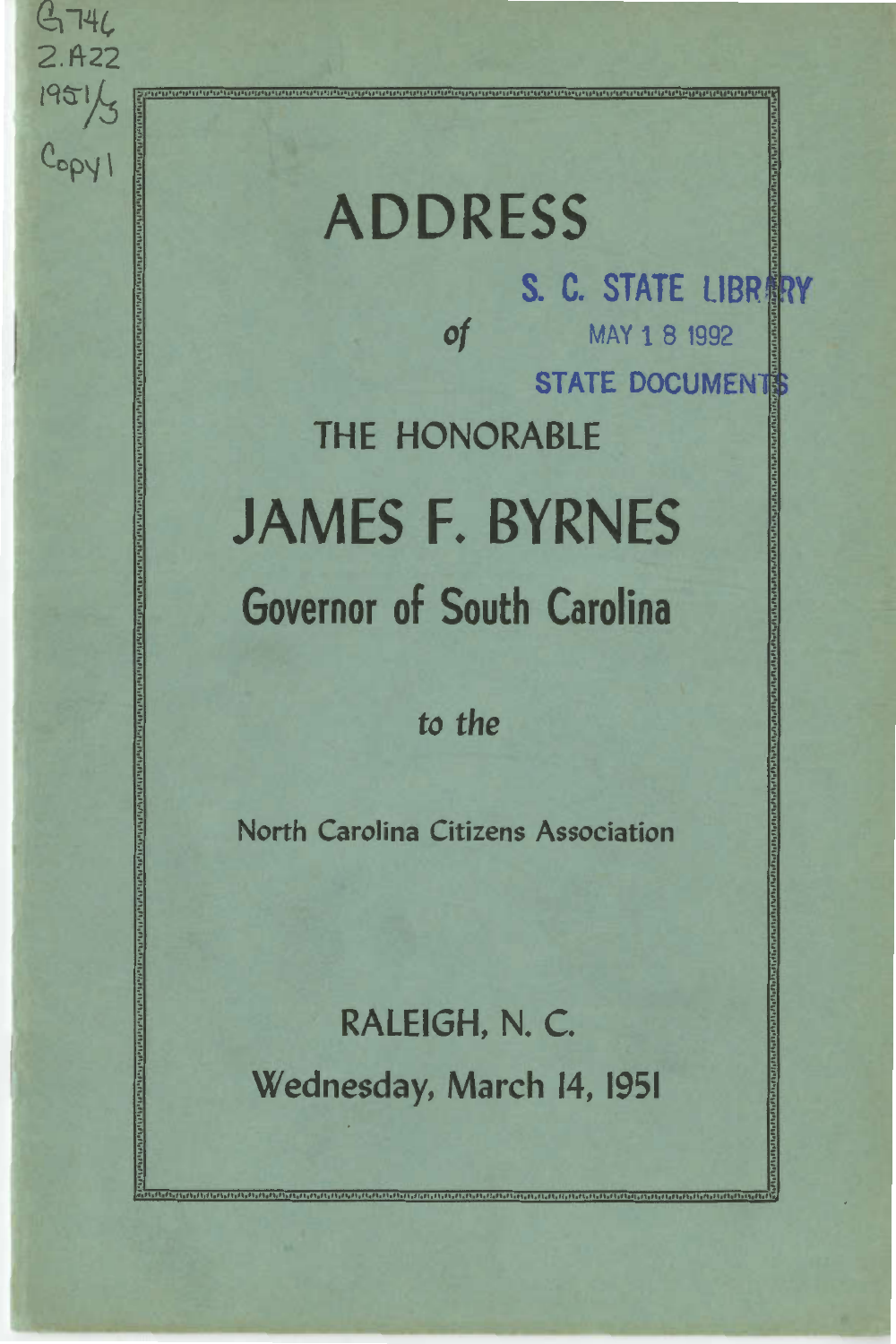## ADDRESS

of

## THE HONORABLE JAMES F. BYRNES Governor of South Carolina

*to* the

North Carolina Citizens Association

RALEIGH, N. C. Wednesday, March 14, 1951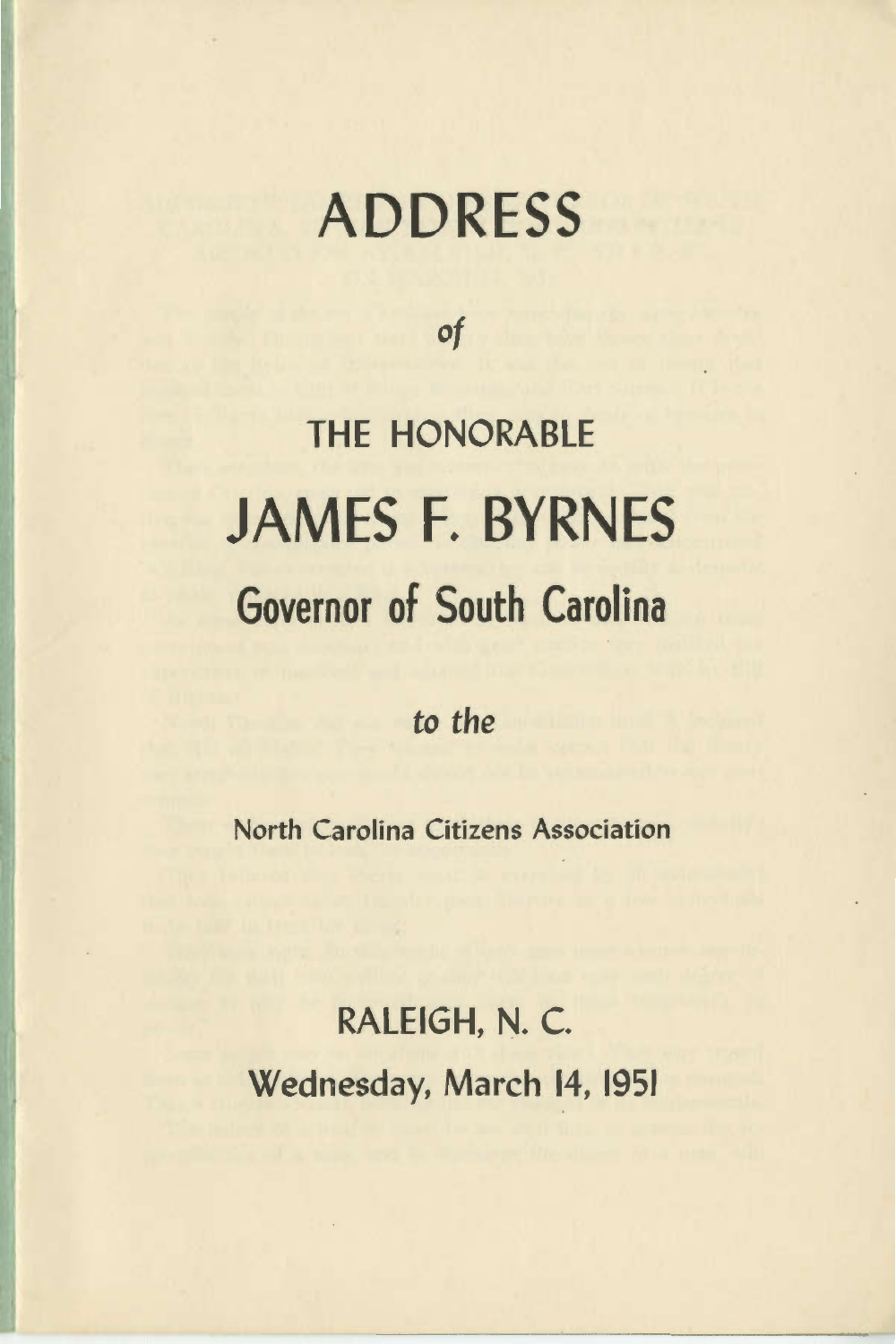## ADDRESS OF JAMES F. BYRNES, GOVERNOR OF SOUTH CAROLINA, TO THE NORTH CAROLINA CITIZENS ASSOCIATION AT RALEIGH, N. C., AT 8 P. M., ON MARCH 14, 1951

The people of the two Carolinas have somewhat the same ancestry and history. Throughout their history they have shown their devotion to the Spirit of Independence. It was the love of liberty that inspired them to fight at Kings Mountain and Fort Sumter. It is the love of liberty that today inspires their sons to deeds of heroism in Korea.

Their ancestors, the men and women who came to settle the province of Carolina, came not to establish a government. Their real motive was to escape government. Many of them had suffered from the exercise of concentrated power. In that day power was concentrated in a King. Power centered in a bureaucracy can be equally as despotic as power centered in a King.

As those early settlers increased in number, they realized some government was necessary and with great caution they distilled the experiences of mankind and adopted the Constitution with its Bill of Rights.

North Carolina did not ratify the Constitution until it included that Bill of Rights. They wanted to make certain that the liberty they sought in this new world should not be surrendered to any government.

Those early settlers did not teach their children to seek security; they taught them to look for opportunity.

They believed that liberty must be exercised by all individuals; that men cannot safely transfer their liberties to a few individuals to be held in trust for them.

They were right. In this world of ours men must assume responsibility for their own welfare or they will have only such degree of welfare as may be bestowed upon them by those temporarily in power.

Some people may be impatient with these views. They may regard them as old fashioned. They may argue that conditions have changed. That is true, but human behavior has not changed in its fundamentals.

The failure of a man to stand on his own feet, to assume the responsibilities of a man, and to discharge the duties of a man, will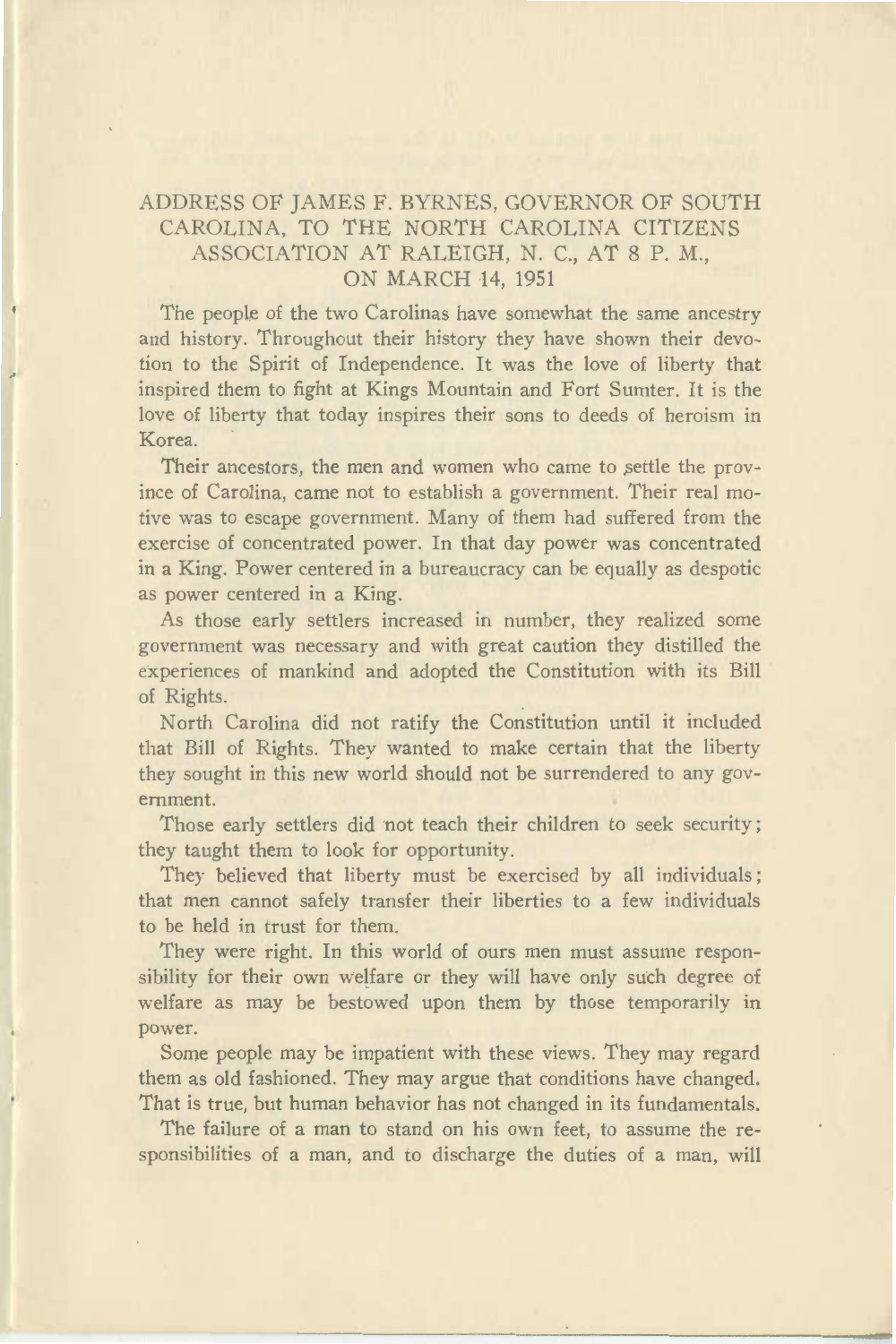weaken him now just as it did in the scorned "horse and buggy" days and in the early days of the Republic.

If the age of our Constitution is to be held against the soundness of its fundamental principles, then what about the age of our religion? If time invalidates truth in one field, will it not do so in other fields?

Carolinians-North and South-have believed in the fundamentals of the Christian religion and have believed, too, in the fundamentals of the Constitution of the United States. Of course, there are people in other sections who scornfully refer to the South as the "backward South" and the "Bible Belt." As long as they couple the two, I do not seriously object, for I do not believe, after all, that a people who read the Bible and humbly try to follow in the footsteps of the Master are such a backward people.

It was only a few years ago that a Commission reported to the President of the United States that the South was "Economic Problem No. 1." Some of the writers and politicians who then bemoaned our economic and politic plight, today are seeking legislation in their states to prevent the removal of industries to the Carolinas and other Southern States.

We have reason to be proud of our progress in the Carolinas. Less than a century ago, because we believed in the preservation of the rights and powers of the States under the Constitution, we were at war with other states of the Union. We suffered disastrous defeat.

At the end of four years the soldiers of the Confederacy returned to their homes having lost all save honor and spirit. They had no equipment to operate factories or to cultivate farms. They had no labor. The slaves who had previously worked our farms had been freed.

Unlike the Germans, Italians and Japanese, the defeated South received no Marshall aid. The United States Government, however, did send an occupation army, guarding the right of the carpetbagger and the freed slave to administer government. Our cry of cruelty and corruption \\'as regarded by some in the North as the cry of poor losers, and by others, as a fate we deserved.

But, as in all history, out of adversity there came strength. By our own efforts, we made progress even in the reconstruction period. And, to the glory of Southern women, be it said, we preserved the racial integrity of the white race.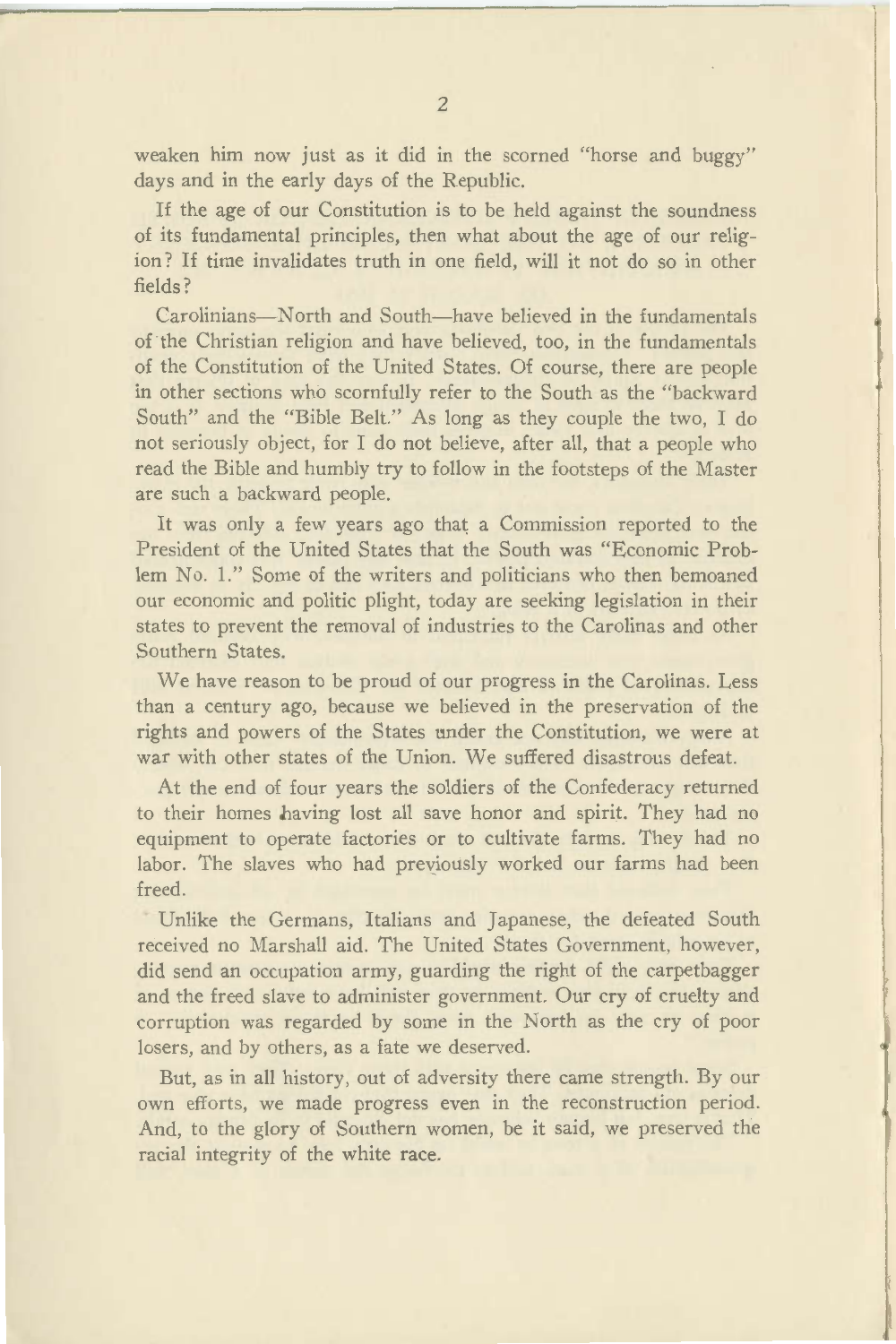The history of the Carolinas since the period of reconstruction is the story "From Rags to Riches." It is a Cinderella story. It is a true story.

Years ago North Carolina achieved a balanced economy. You are still progressing in industry and in agriculture. In the last ten years the number of your manufacturing establishments increased approximately 70 per cent. It is amazing to learn that last year your farmers received in cash for their crops the sum of 750 million dollars.

Now what of the future? No business man can answer that question because the answer is dependent upon what government will do. What the government will do necessarily is dependent in great degree upon what the Soviet government will do. But it does not depend entirely upon that.

In time of war or of great business depression, it is necessary that unusual powers be granted to the federal government. When there is an end to war or depression, if we are to have the form of government under which we have lived and prospered for a century and a half, those powers must be returned to the States and the people.

Experience has proved that is difficult to accomplish. Human beings love power. Seldom will they voluntarily relinquish it. A man can get drunk on alcohol and recover without suffering more than remorse and a headache but the man who gets drunk on power never recovers.

Now because of war in the Pacific and the threat of war in Europe, we are conferring extraordinary powers upon the national government. We must do so. But every such grant should have a specified date for its termination. If at that time the necessity exists for its continuance, the representatives of the people in the Congress can be relied upon to extend such powers.

If, however, there is no specified date of termination, I care not what political party is in power, legislation returning such powers to the States is apt to be vetoed and would require a two-thirds vote for enactment.

I heartily favor the Administration's program to increase our military power in the air and on land and sea.

In October, 1945, at the very first meeting of the Council of Foreign Ministers, I learned to my great disappointment, that the Soviets seemed more interested in expansion of their territory and power than in peace on earth.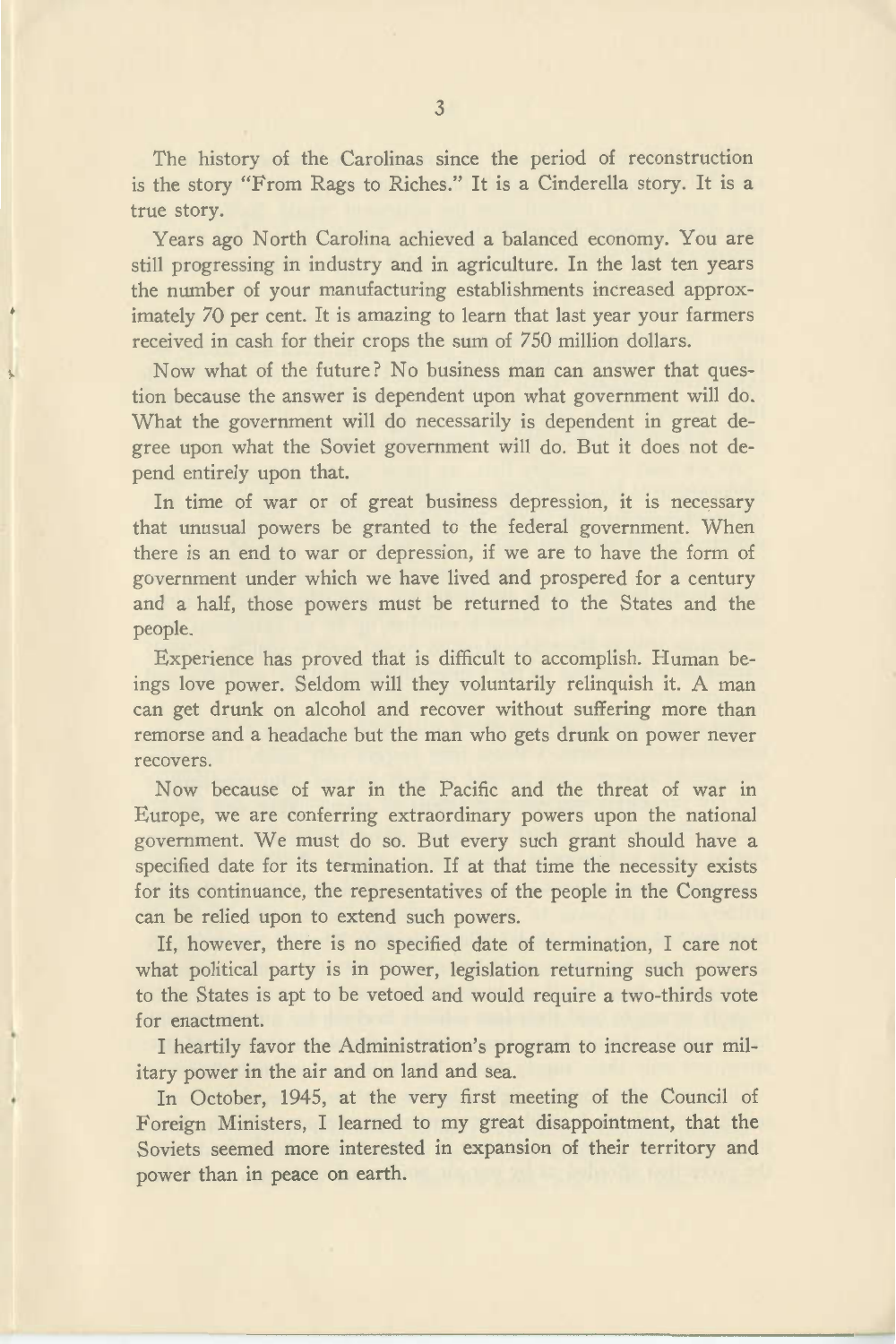When I moved to adjourn that meeting in London without accomplishing anything, I stated that no agreement was better than a bad agreement. I realized how my statement would disillusion the peace-loving people of the United States. I realized, too, that demobilization by the point system had already taken from our army the men of experience so essential to a mechanized army.

From that day to this, I have urged an increase in our appropriations for military purposes and a decrease in our non-military expenditures. However, others equally patriotic, but grossly mistaken, believed in spending more money for non-military purposes and little money for the defense of the nation. It took Korea to waken us to a true realization of our defenseless position.

t

f

As we read the casualty lists, we know we are not engaged in a police action in Korea. We are engaged in a war. We know, too, that we are threatened with war in Europe. We must not refuse to confer with the Soviet Republic with a view to avoiding a world war, but as we confer, we must always remember that peace depends not upon what is written in an agreement but upon what is in the minds and hearts of men. The Soviets will live up to an agreement only so long as it is to their advantage to do so. And it will be to their advantage only so long as the United States is strong militarily and economically.

From my experience with the Soviet representatives at many international conferences, I know they respect only force. Therefore, we must be strong in the air and on land and sea. Our rearmament will not provoke a war but our failure to rearm might well do so.

It is my conviction that the only reason the Soviets have not started a war in Europe is because of our supply of atomic weapons.

On one of my trips to Russia I saw the damage done by German artillery and air power to Russian cities. I saw the effect that destruction had upon the minds of Soviet leaders. They realize the much greater destruction that would be wrought by our atomic weapons. They realize, too, that if we have in Western Europe an army sufficiently strong to hold their foot soldiers in check for a time, we will have available the air bases from which to fly planes that would destroy, not only their supply bases, but their production facilities.

Of course, the Soviets might likewise destroy some of our communities where are located plants producing weapons of war. Fortunately, however, our production is being decentralized. And with the protection afforded us by our air power and our navy, it will be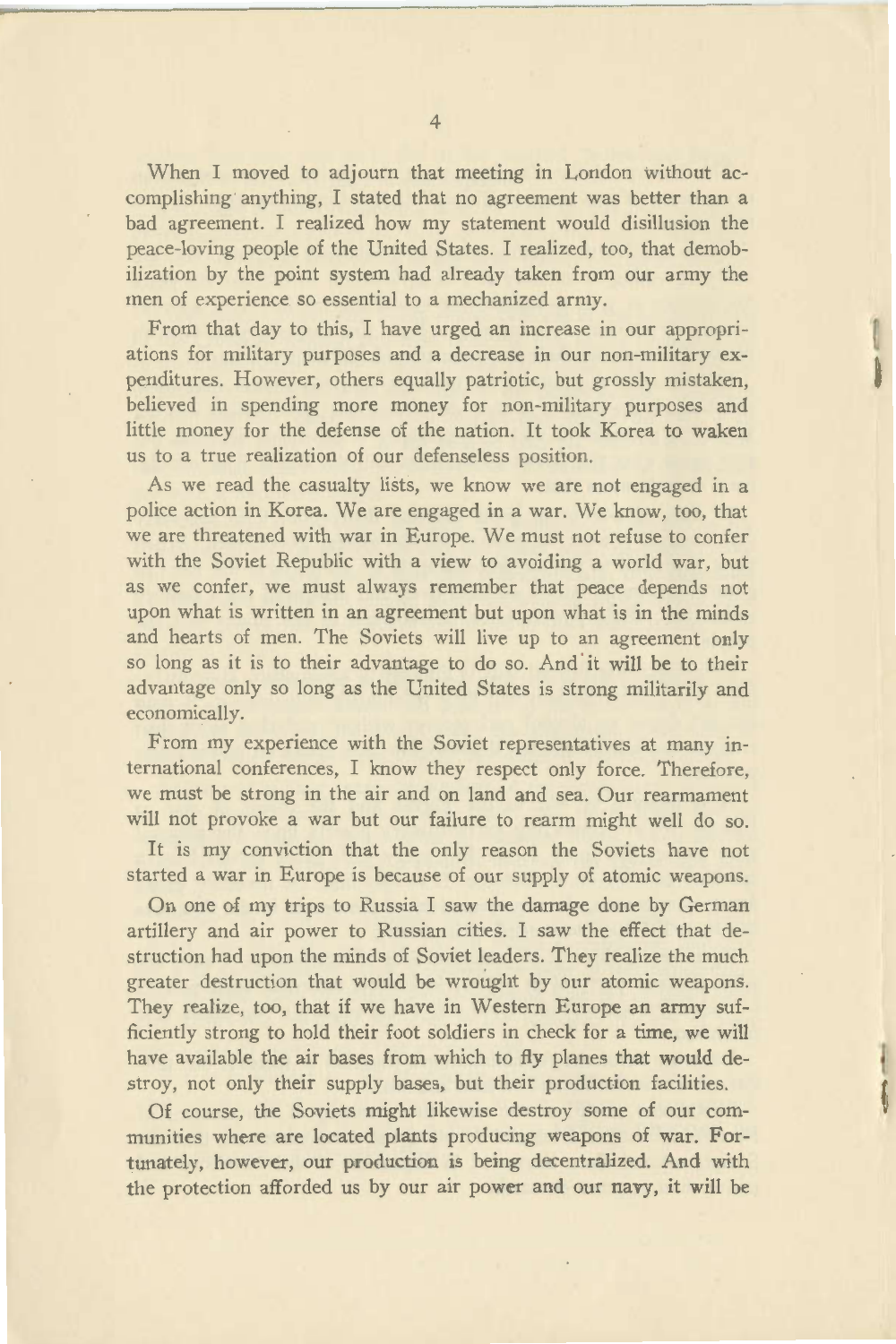a long time before the Soviets, with the air bases they presently have, could do any great damage to American production.

It is the productive power of the United States upon which the free nations of the world rely for defense of their liberties. It is our productive power, as well as our atomic power, that will cause the Kremlin to hesitate to start a war in Europe. That is why we must remain economically strong.

l

 $\mathbf{I}$ 

,,

We must not allow misguided or selfish people in our midst to do what Stalin cannot do-destroy our productive power. And the people of America must support those officials who are willing to tell the representatives of business and of labor that they cannot use this war situation to promote their selfish interests.

The Congress has freely granted the appropriations recommended in the President's Budget for military purposes. I hope that with equal enthusiasm they will reduce the amount requested for nonmilitary programs.

In his Budget Message, the President recommended the enactment of legislation embarking upon new activities such as socialized medicine, the Branan Plan, Federal aid for education, and the Civil Rights Program, including the FEPC. I hope the Congress will just forget these recommendations.

These proposals will divide the people of the country at a time when unity is essential. Some of them would involve the expenditure of hundreds of millions of dollars. Others threaten local self-government and threaten also the liberties of the individual.

The people of America are willing to sacrifice even life itself to defend our liberties against communistic governments. But while making such sacrifices they do not want to have their government start on the road toward socialism.

I hope. too. that the Congress will forget the administration's Point Four. the objective of which is to elevate the standard of living of all the peoples of the world. It is appealing to think of helping all mankind. Our people will always respond to an appeal for help to any people in an emergency. But common sense tells us there is a limit to what we can do.

The taxpayers of this nation cannot adequately provide for the defense of this country, furnish military equipment to all governments that will resist the aggression of the Soviets; discharge our obligations to our veterans, the poor and the aged, and at the same time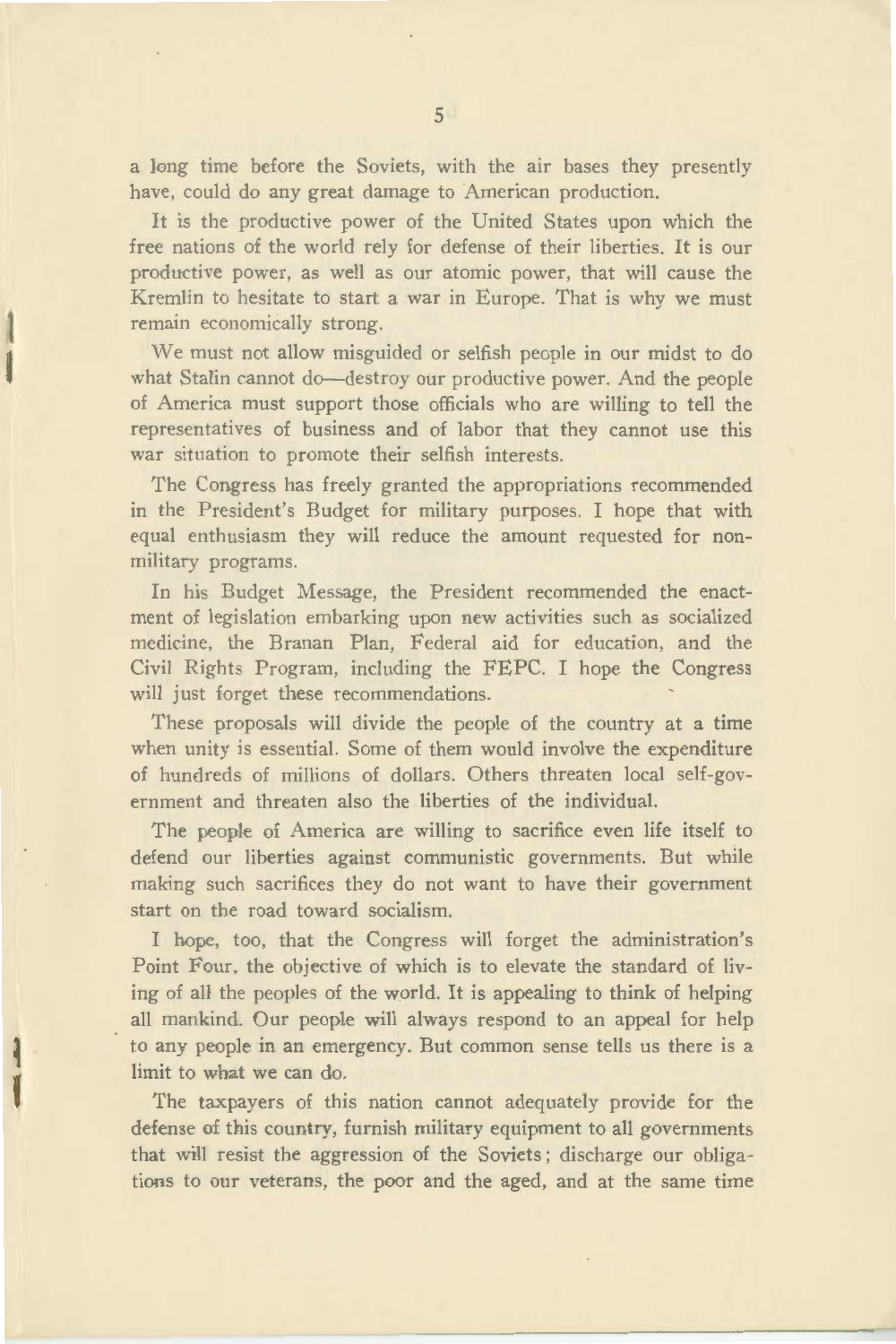elevate the standard of living of the peoples of all the rest of the world.

The freedom loving people of the world must remember that we fight and sacrifice to preserve their freedom as well as ours. They must remember, and we must remember, that if we fall or stumble there is no other government to which we can turn for financial help. There is no Marshall aid for us.

We will be like Coleridge's *Ancient Mariner,* "Alone, alone, all, all alone. Alone on a wide, wide sea. And never a saint took pity on my soul in agony."

Our people must remember, too, that government has no money except that which comes from the pockets of the people or is borrowed. If borrowed, it must be repaid either by our taxpayers or by their children, who then would be made to suffer for the folly of their fathers.

There is a vast difference between local governments borrowing to invest in schools or other improvements of permanent character and the national government borrowing to improve the standard of living of the people of the world.

The United States government now owes approximately 260 billion dollars. During the fiscal year beginning next July first, if we do not have full scale war, our debt will increase an additional 13 billion dollars unless additional taxes are levied. If we have full scale war, of course, the increase will be greater.

The market price of our bonds has been preserved by the Federal Reserve Board through its control of the issuance of currency. That is inflationary. It presents a terrific problem because if the price of our bonds should begin to drop, the holders will start to sell and accelerate the depreciation.

Facing this situation, the people who urge that we embark upon new activities costing billions of dollars should be willing to withhold their demands until we have first made secure their liberties.

Because of the Korean war and the defense program, it is essential that the government enforce war-time controls. Last July when it became apparent that we were engaged in a war in Korea, a ceiling should have been placed on prices and wages. It was not done. Now it is a difficult task.

It was not done at the beginning of World War II. When I became Director of Economic Stabilization, eleven months after we entered the war, I had the same difficult task that today confronts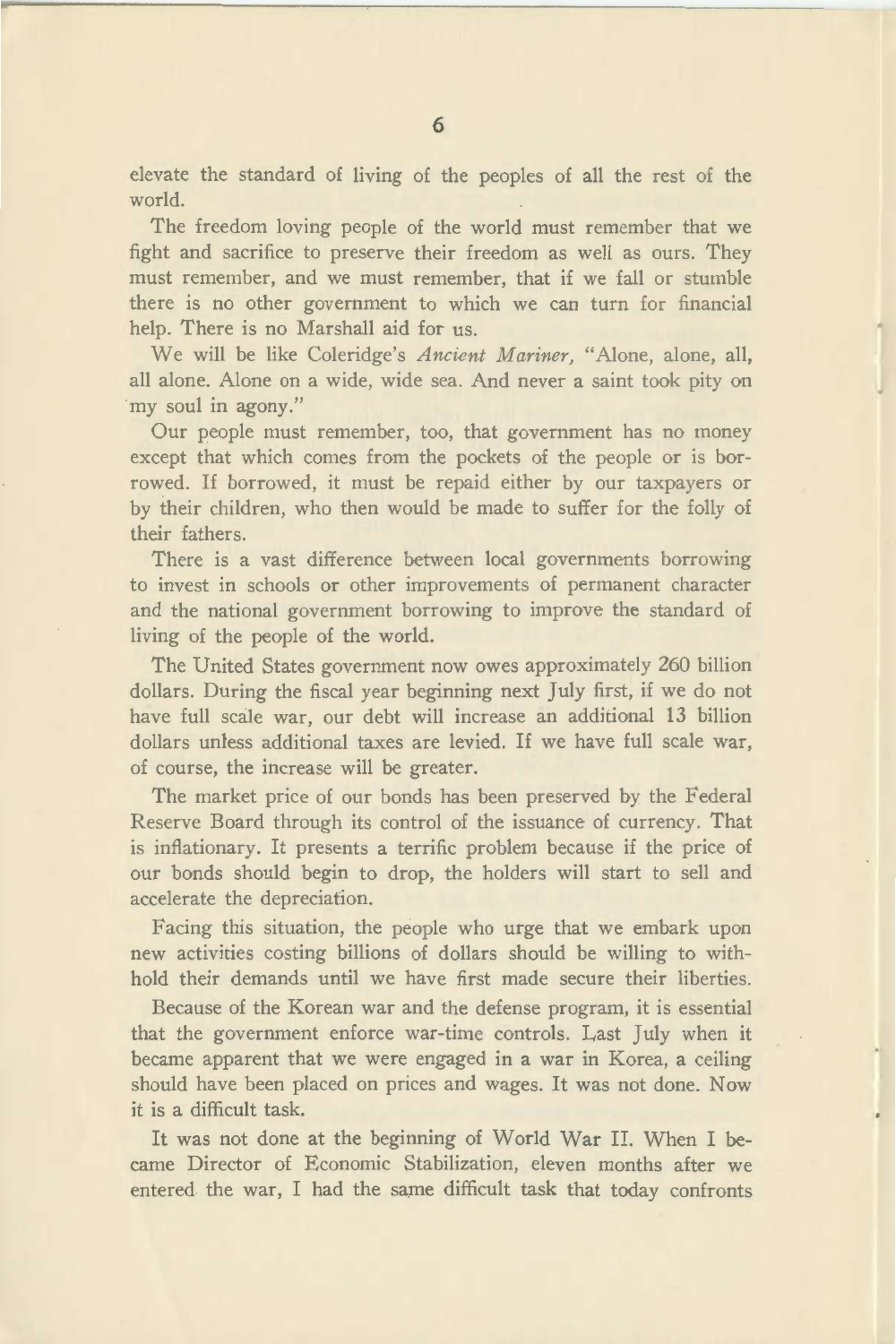Mr. Wilson and Mr. Johnston. Business men and farmers demanded increased prices. Labor demanded increased wages. Each group claimed their demands were necessary because of the increases received by the others. At my request, President Roosevelt signed the order known as the Hold-the-Line-Order.

Of course, every group complained. They howled-they threatened. All of the leaders came to see me. I had more acquaintances and fewer friends than I ever had in my life. But then, as now, if we were to halt inflation, there was but one course. That was to hold the line.

Today the government must say what it means and mean what it says. Exceptions cannot be made. Of course, there will be inequities. Inequities are a part of war. One boy is called to fight and die in Korea while another boy may live at home and make money. In time of war, if the Nation is to endure, there must be a spirit of sacrifice instead of a spirit of selfishness.

The people who are called upon to make sacrifices are not made happy by the disclosure of disloyalty of an employee of the Atomic Energy Commission and by the shocking disclosures before the Senate Committee investigating the Reconstruction Finance Corporation. Worse than the loss of money is the loss of confidence in the honesty of men who have occupied responsible positions in government. There is no excuse for the existence of the organization.

Why should your government lend public funds to manufacture automobiles and farbricated houses or to build tourist hotels in Florida?

A man can borrow money from the banks and private investors provided he has character and collateral. If he does not possess them, he should not be loaned your money.

In March, 1945, I expressed this view to President Roosevelt. In his administration the RFC had been wisely administered by Jesse Jones. But President Roosevelt realized the danger. He said it had served its purpose and when peace was restored it should be liquidated. He did not live to liquidate it.

Because of the war situation. it may be necessary to make loans to a few manufacturers producing weapons of war. But these can be made by Charles E. Wilson, Defense Mobilizer, who has the confidence of the people. The Congress should promptly enact legislation to liquidate the Reconstruction Finance Corporation.

I want to make clear that while I disagree with the administration about some domestic policies, I am not criticizing its foreign policies.